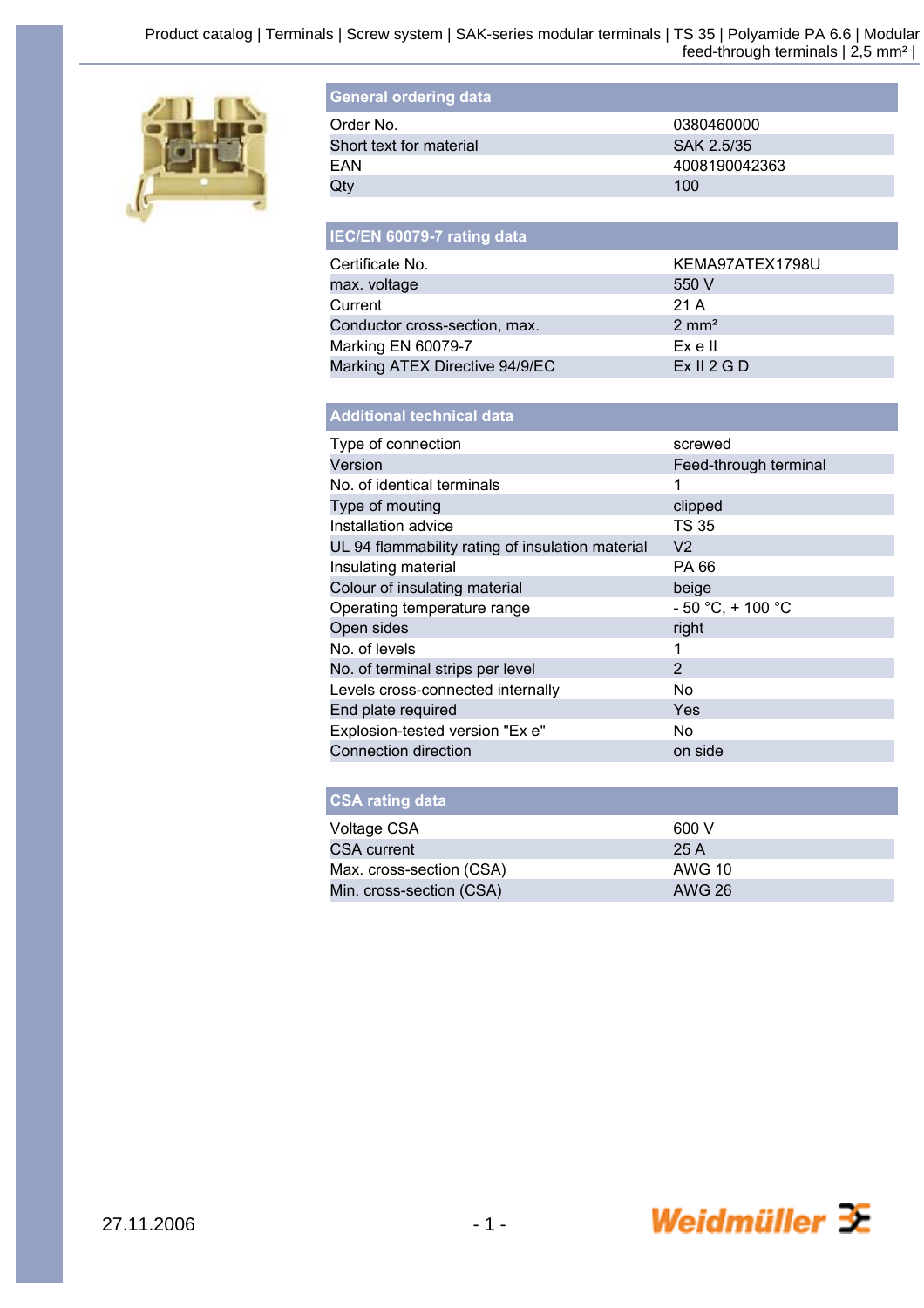| <b>Conductors for clamping (rated connection)</b>               |                        |
|-----------------------------------------------------------------|------------------------|
| Stripping length                                                | $10 \text{ mm}$        |
| Type of connection                                              | Screw connection       |
| No. of connections                                              | $\overline{2}$         |
| Tightening torque range                                         | $0.40.6$ Nm            |
| Twin wire-end ferrule, min.                                     | $0,50$ mm <sup>2</sup> |
| Twin wire end ferrule, max.                                     | $1,50$ mm <sup>2</sup> |
| Stranded, min.                                                  | $0.5$ mm <sup>2</sup>  |
| AWG conductor size, min.                                        | <b>AWG 26</b>          |
| Connection direction                                            | on side                |
| Flexible, min.                                                  | $0.5$ mm <sup>2</sup>  |
| 2nd type of connection                                          | screwed                |
| Solid, min.                                                     | $0,5$ mm <sup>2</sup>  |
| Torque level with DMS electric screwdriver                      | 1                      |
| Solid, max.                                                     | $6 \text{ mm}^2$       |
| Flexible, max.                                                  | $4 \text{ mm}^2$       |
| flexible w. ferrule AEH, max. DIN 46228-1                       | $4 \text{ mm}^2$       |
| Flexible, max., ferrule with plastic collar (DIN<br>46228 pt 4) | $4 \text{ mm}^2$       |
| flexible w. ferrule AEH, min. DIN 46228-1                       | $0.5$ mm <sup>2</sup>  |
| Flexible, min., ferrule with plastic collar (DIN<br>46228 pt 4) | $0.5$ mm <sup>2</sup>  |
| Clamping range, max.                                            | $6 \text{ mm}^2$       |
| Clamping range, min.                                            | $0.13$ mm <sup>2</sup> |
| <b>Clamping screw</b>                                           | M 2.5                  |
| Blade size                                                      | $0.6 \times 3.5$ mm    |
| Gauge to IEC 60947-1                                            | A <sub>3</sub>         |
| AWG conductor size, max.                                        | $5,26$ mm <sup>2</sup> |
| Stranded, max.                                                  | $4 \text{ mm}^2$       |

| <b>Dimensions</b>        |          |
|--------------------------|----------|
| Length                   | 44,1 mm  |
| Height of lowest version | 40 mm    |
| Width                    | $6,1$ mm |

 $\mathbf{1}$ 

## **Disconnect terminals**

Torque level with DMS electric screwdriver

| <b>Rating data</b>              |                      |
|---------------------------------|----------------------|
| Rated cross-section             | $2,5 \, \text{mm}^2$ |
| Rated voltage                   | 800 V                |
| Rated impulse withstand voltage | 8 kV                 |
| Rated current                   | 24 A                 |
| <b>Norm</b>                     | IEC 60947-7-1        |
| Current with max. conductor     | 41 A                 |
| Pollution severity              | 3                    |